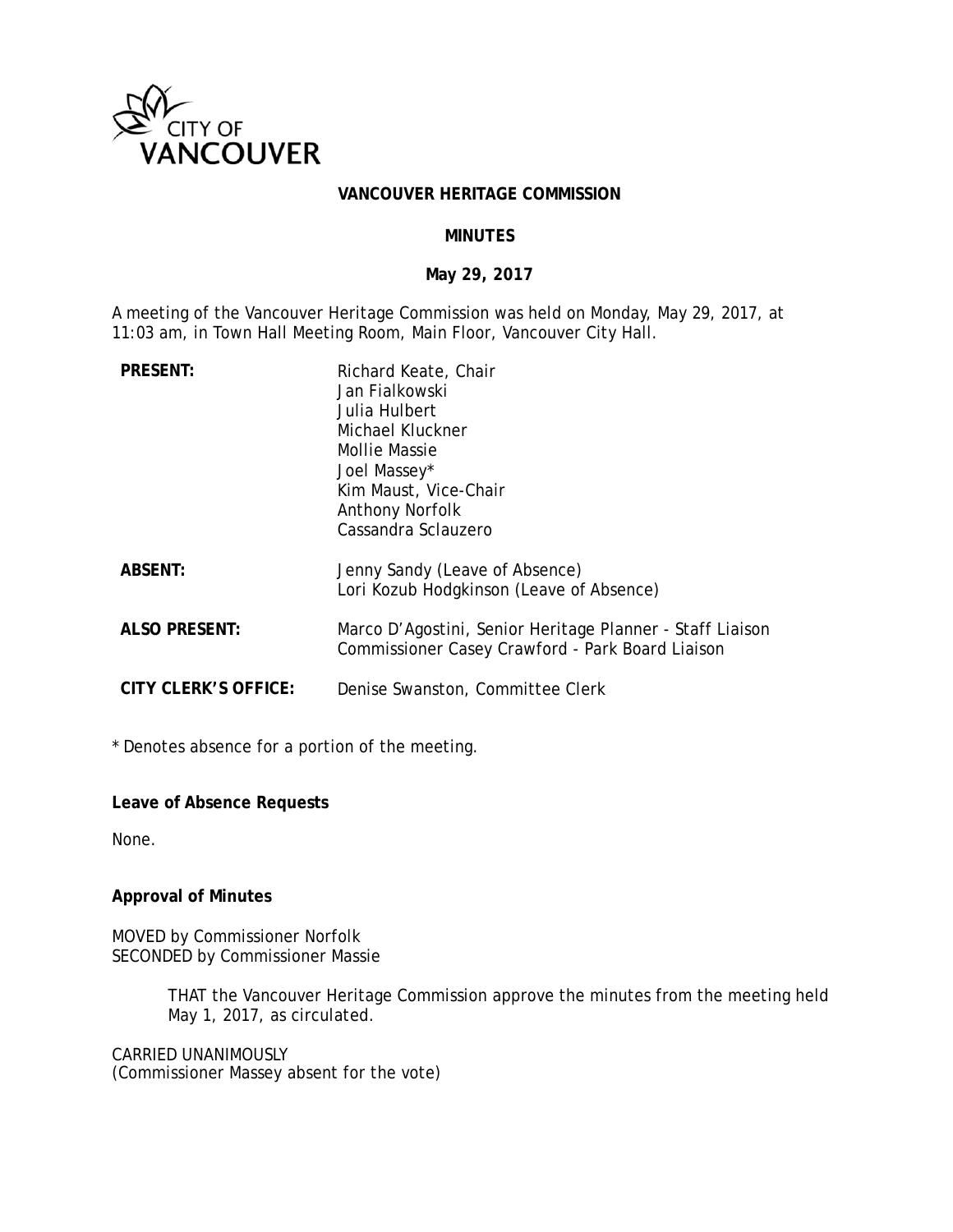### **1. Business Arising from the Minutes**

None.

- **2. Conservation Review**
- **(a) 1550 West 29th Avenue "Electric House" Proposed to be added to Vancouver Heritage Register as an 'A' building DP 2017-00257**

**Issues:** Proposed level of heritage conservation and compatibility of proposed addition.

**Applicant:** Malcolm McSporran, Quinkatla Development Planning Inc.

**Staff:** Marco D'Agostini, Senior Heritage Planner

Staff reviewed the application and, along with the applicant, responded to questions. It was clarified, that the "Electric House" has been *evaluated* as an "A" listed heritage house, but is not listed on the Heritage Register.

Following discussion, it was,

MOVED by Commissioner Norfolk SECONDED by Commissioner Kluckner

> THAT the Vancouver Heritage Commission reserves its support for the application to relocate, retain, and rehabilitate 1550 West 29th Avenue, the "Electric House" and to add an infill project to the property, noting:

• That the Heritage Commission recognizes the heritage significance of the Electric House to the city.

FURTHER THAT the Heritage Commission requests that design conditions be achieved to warrant the Commission's support for the incentives requested, which include:

- Greater preservation of the character defining elements;
- Preservation of the north and eastside elevations, including maintaining the height of the heritage house;
- Preservation of window locations and sizes;
- Reduction of the size of the new windows at the heritage entryway; and,
- Reduction of the impact of the addition to the house, through moving the east wing back, and reduction of the addition's gable to smaller dormers.

CARRIED UNANIMOUSLY

\* \* \* \* \*

The Commission recessed at 12:13 pm and reconvened at 12:22 pm.